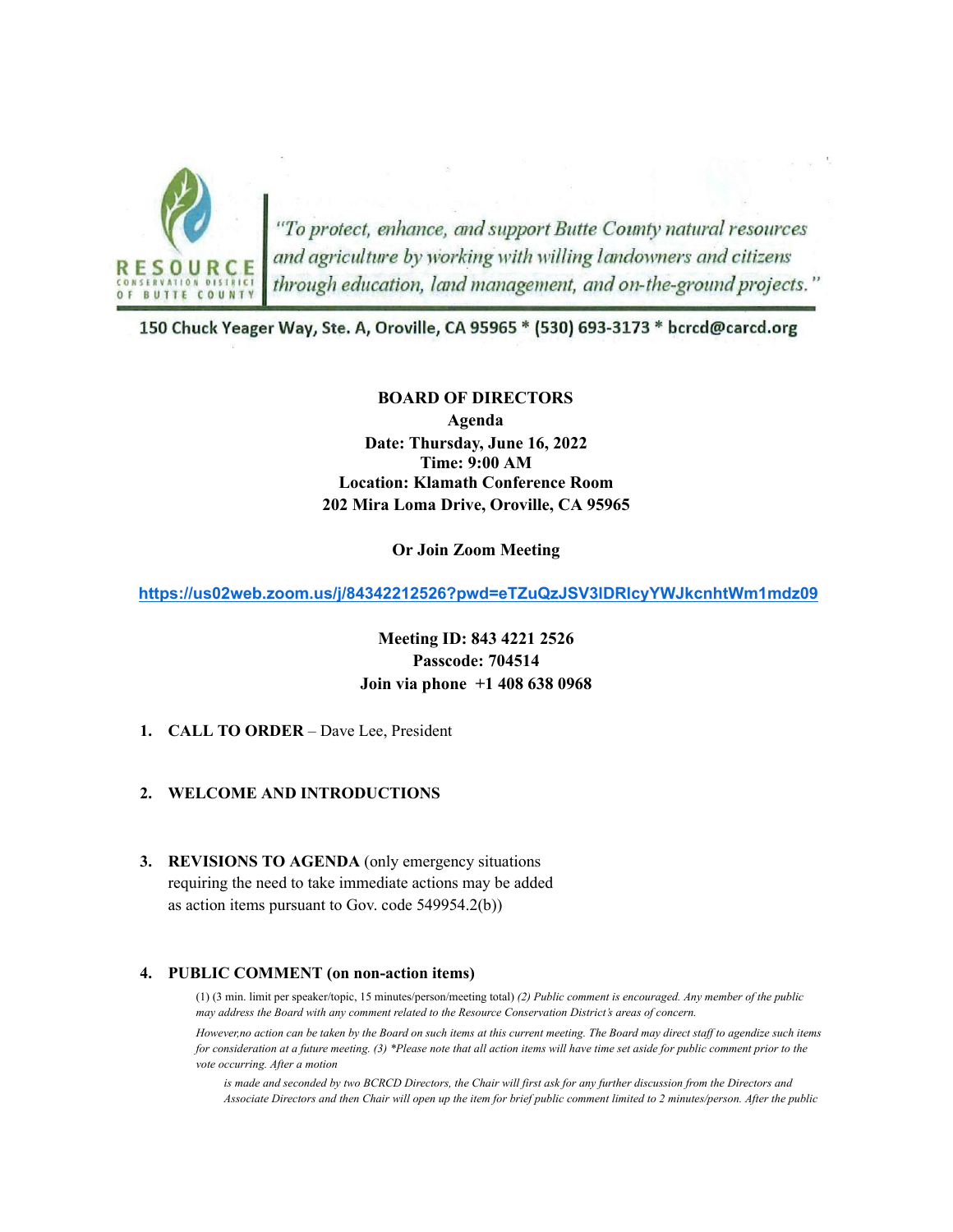### **CONSENT AGENDA:**

- a) Teleconferencing Requirements of the Brown Act AB 361 BCRCD Resolution 01202022 Extension
- b) Review and approval of the minutes of the BOD meeting held 5/19/2022
- c) Review and approval of the minutes of the special BOD meeting held 5/23/2022

# **5. ACTION ITEMS –** Dave Lee, President

- a) Review and approval of Financials/ Accounts Payable- Colleen Hatfield
- b) Agreement with Konkow Valley Band of Maidu dba Konkau Association Corporation for tribal monitoring pursuant to SNC-1312 - Wolfy Rougle
- c) Agreement Amendment with Cal Trans for Cottonwood (Co-Op #03-0331 Amendment A1) -Thad Walker and Wolfy Rougle
- d) Agreement amendment with Alta for Phoenix VMP and Loafer Creek -Dallas Koller
- e) Agreement with Pacific Watershed Associates for Centerville Road Project -Thad Walker
- f) Update on vehicle purchase to support Upper Butte Creek Forest Health Project and future BCRCD needs -Thad Walker
- g) 2022/ 2023 BCRCD Operating Budget Review -Colleen Hatfield, Thad Walker, and Wolfy Rougle
- h) Next Board of Directors Meeting Thursday, July 21st, 2022, at 9:00 AM, Location: Klamath Conference Room 202 Mira Loma Drive, Oroville, CA

# **6. RCD PROJECTS AND PROGRAMS**

a) Staff Updates

# **7. PARTNERS' REPORTS (** 5 minute limit per group)

- a) Natural Resource Conservation Service (NRCS)
- b) Butte County departments
- c) Community groups and agencies

#### **8. CLOSED SESSION – Directors only**

a) Personnel Discussion

### **9. BOARD OF DIRECTORS REPORTS**

a) Butte County RCD Directors and Associate Directors are welcome to report

# **10. ADJOURNMENT**